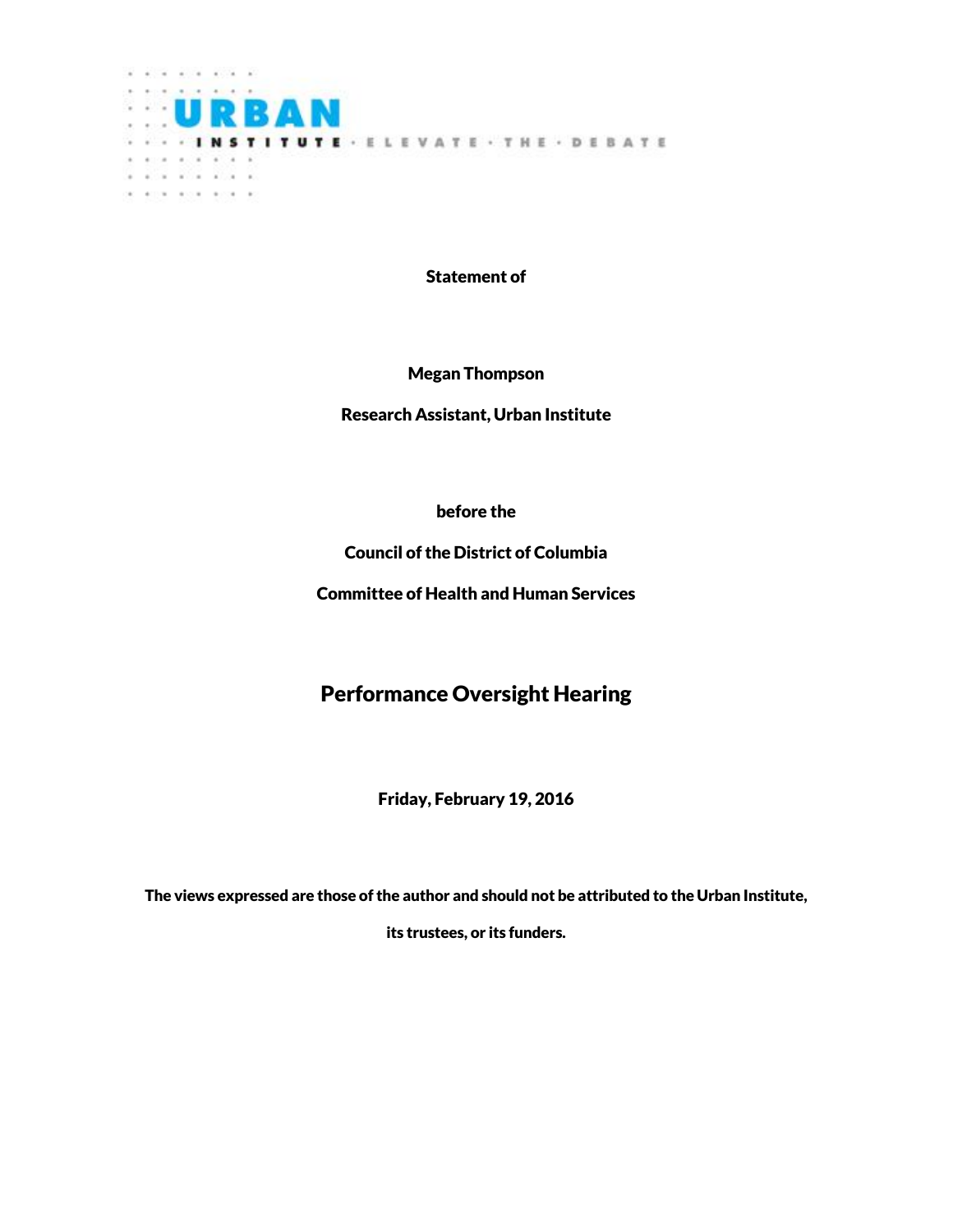#### Washington, DC's Produce Plus Program

Good morning and thank you, Councilmembers, for the opportunity to present testimony regarding the Produce Plus Program. My name is Megan Thompson, and I am a Research Assistant in the Income and Benefits Policy Center at the Urban Institute. The views I present are my own and should not be attributed to the Urban Institute, its trustees, or its funders.

Today I testify before you to discuss how the Produce Plus Program benefits recipients, the community, and the local food system. My conclusions are based on research I recently completed after volunteering for the Produce Plus Program this past summer.

In urban areas like Washington, DC, farmers' markets can help reduce the barriers to fresh food access faced by low-income residents. The Produce Plus Program demonstrates how local government can partner with nonprofit organizations and farmers to address public health and food access in low-income neighborhoods. It achieves the Department of Health's goal of "increase[ing] access to healthy and nutritious food options for income eligible District residents… [and] promot[ing] the presence and benefits of Farmers' Markets, with the ultimate goal of improving health outcomes." The Produce Plus Program cultivates diverse community spaces, increases access to fruits and vegetables for low-income residents, supports local farmers, and creates a more equitable and sustainable local food system.

The Produce Plus Program is the only local farmers' market nutrition program in the country that not only allows SNAP and WIC recipients to participate in farmers' market programs, but also allows TANF, SSI, Medicaid, Medicare, and E5 and below Veterans to access the program. Produce Plus is also the only program that offers participants \$10 per market visit and does not require participants to spend their own money or subtract from their benefits.

Currently, 18.2 percent of DC residents live in poverty,<sup>ii</sup> 13.4 percent of households in DC report low or very low food security, $^{\text{iii}}$  and 21.4 percent of children in DC are obese $^{\text{iv}}-$  this is the third highest child obesity rate in the country. The Produce Plus Program is an effective method of reducing the increasing rates of poverty, food insecurity, and child obesity in Washington, DC.

1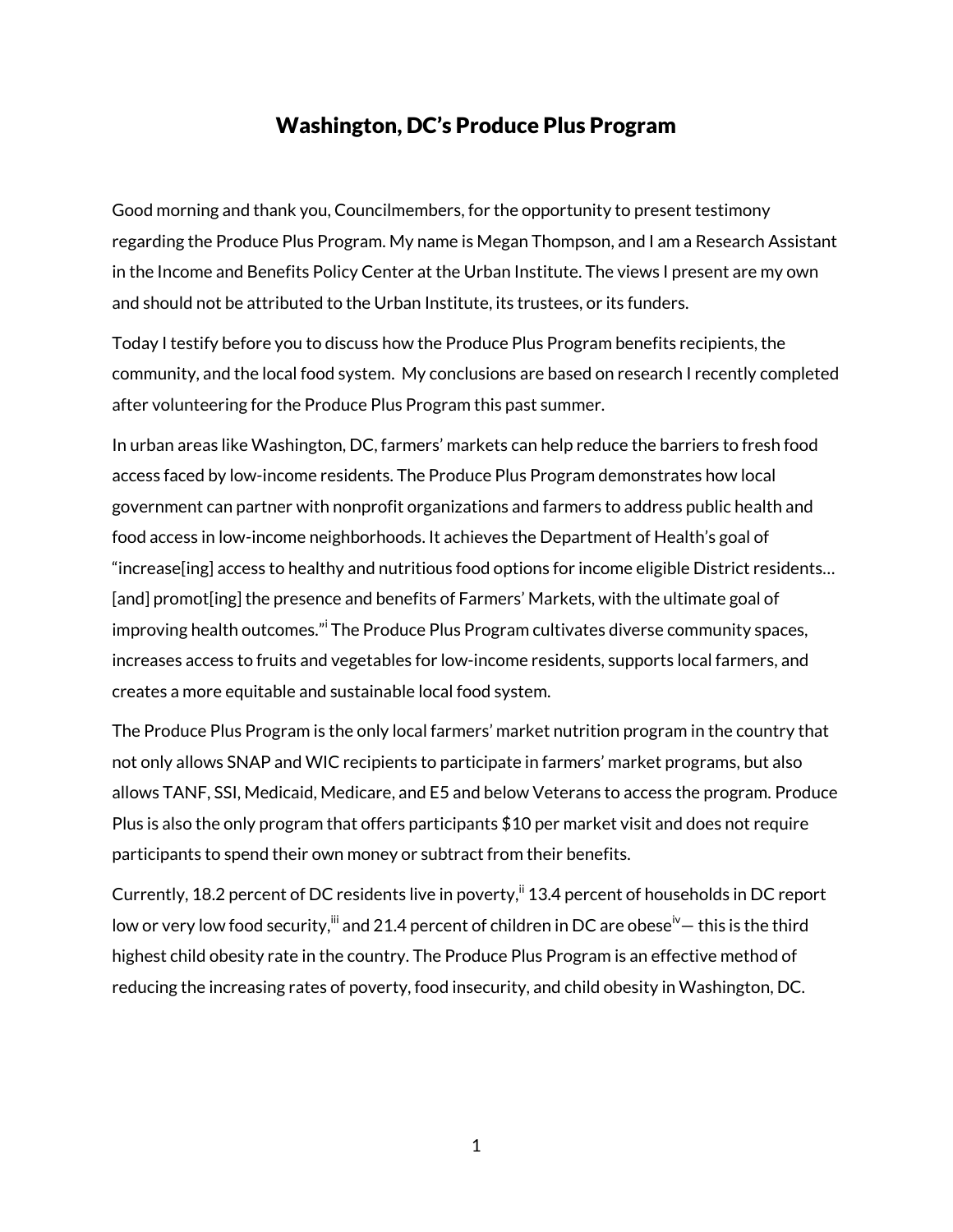## **Community Partnerships**

The Produce Plus Program depends on collaboration between two government bodies, two nonprofit organizations, volunteers, and for-profit farmers. The DC Council approves funding that is then given to the Department of Health. The Department of Health creates the Produce Plus checks and gives the checks to market managers at FRESHFARM Markets. DC Greens trains volunteers on how to properly administer the checks and is responsible for much of the outreach for the program. Participants can use the checks to purchase items at the market, and farmers then deposit the checks into their bank accounts. v This dynamic relationship enables government to reduce administrative costs and gain legitimacy by using nonprofit organizations to organize and administer the program. Further, it demonstrates how a public, private, and nonprofit partnership can work to help bring greater food access to low-income DC residents.

## **Community Gathering Spaces**

The Produce Plus Program creates positive community gathering spaces for low-income residents by making markets accessible, creating incentives for people to return to markets, and creating diverse social spaces for DC residents. The convenience of market location and hours has been cited as a major factor in low-income customers' decisions to shop at farmers' markets.<sup>vi</sup> FRESHFARM Markets that participate in the Produce Plus Program are open every day of the week at varied hours, and most are located near bus stops or Metro stops.<sup>vii</sup> Researchers agree that low-income residents and minorities feel that farmers' markets are too expensive, often limiting the their participation at farmers' markets.<sup>viii</sup> The Produce Plus Program also incentivizes participants to continue returning to farmer's markets. The Produce Plus Program enables farmers' markets in DC to create opportunities for socialization between diverse groups of residents who may not otherwise participate in community activities together. $^{\rm i\varkappa}$ 

#### **Support of Local Farming**

Community participation at farmers' markets directly supports and promotes the sustainability of local farmers. Some farmers' markets in DC, like the Aya Community Markets in Southwest, rely almost entirely on business from the Produce Plus Program to keep running.<sup>x</sup> The Produce Plus

2